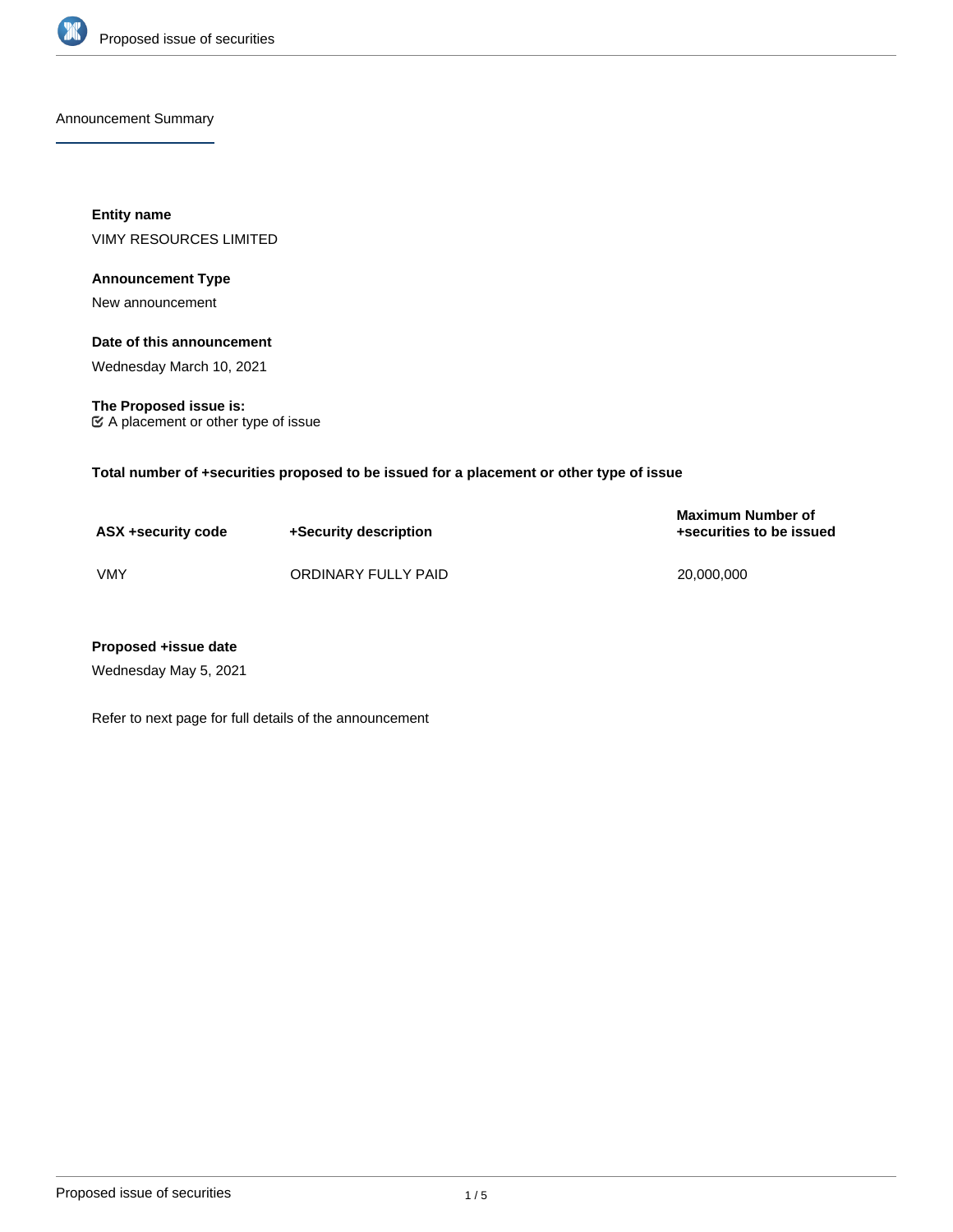

Part 1 - Entity and announcement details

# **1.1 Name of +Entity**

VIMY RESOURCES LIMITED

We (the entity named above) give ASX the following information about a proposed issue of +securities and, if ASX agrees to +quote any of the +securities (including any rights) on a +deferred settlement basis, we agree to the matters set out in Appendix 3B of the ASX Listing Rules.

**1.2 Registered Number Type**

ABN

**Registration Number**

56120178949

**1.3 ASX issuer code**

VMY

# **1.4 The announcement is**

New announcement

# **1.5 Date of this announcement**

Wednesday March 10, 2021

# **1.6 The Proposed issue is:**

 $\mathfrak{C}$  A placement or other type of issue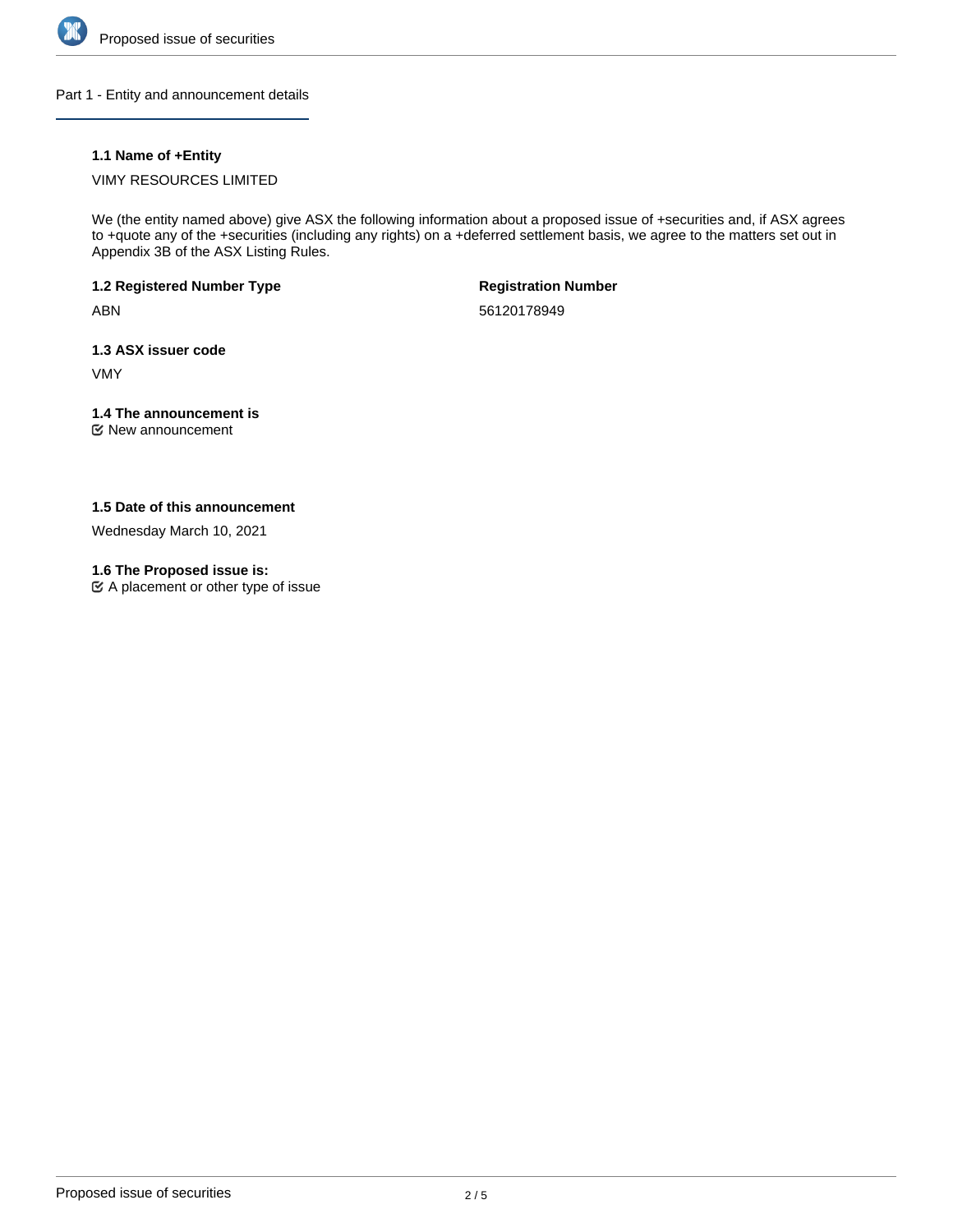

Part 7 - Details of proposed placement or other issue

Part 7A - Conditions

**7A.1 - Are any of the following approvals required for the placement or other type of issue?**

- **+Security holder approval**
- **Court approval**
- **Lodgement of court order with +ASIC**
- **ACCC approval**
- **FIRB approval**
- **Another approval/condition external to the entity**

Yes

7A.1a Conditions

| <b>Approval/Condition</b> | Date for determination | Is the date estimated or | ** Approval             |
|---------------------------|------------------------|--------------------------|-------------------------|
| Other (please specify in  | Wednesday May 5, 2021  | actual?                  | received/condition met? |
| comment section)          |                        | <b></b> ■ Estimated      | No.                     |

#### **Comments**

The issue of securities is conditional on satisfying terms to complete the acquisition of an asset

# Part 7B - Issue details

**Is the proposed security a 'New class' (+securities in a class that is not yet quoted or recorded by ASX) or an 'Existing class' (additional securities in a class that is already quoted or recorded by ASX)?** Existing class

**Will the proposed issue of this +security include an offer of attaching +securities?** No

Details of +securities proposed to be issued

**ASX +security code and description**

VMY : ORDINARY FULLY PAID

#### **Number of +securities proposed to be issued**

20,000,000

#### **Offer price details**

**Are the +securities proposed to be issued being issued for a cash consideration?** Yes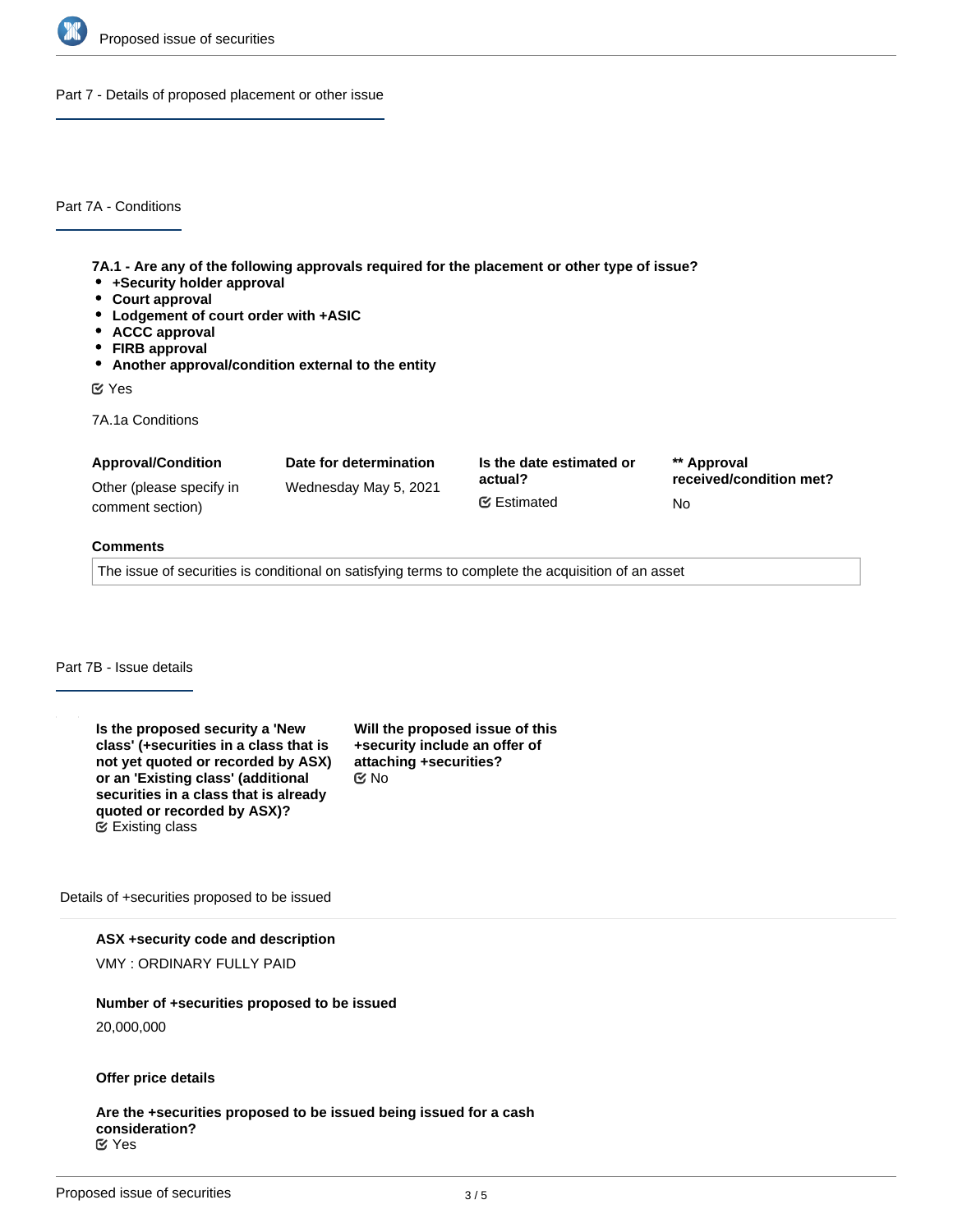

**In what currency is the cash consideration being paid?**

AUD - Australian Dollar

**What is the issue price per +security?** AUD 0.10000

**Will these +securities rank equally in all respects from their issue date with the existing issued +securities in that class?** Yes

Part 7C - Timetable

**7C.1 Proposed +issue date**

Wednesday May 5, 2021

Part 7D - Listing Rule requirements

**7D.1 Has the entity obtained, or is it obtaining, +security holder approval for the entire issue under listing rule 7.1?** Yes

**7D.1a Date of meeting or proposed meeting to approve the issue under listing rule 7.1**

Thursday November 26, 2020

**7D.2 Is a party referred to in listing rule 10.11 participating in the proposed issue?** No

**7D.3 Will any of the +securities to be issued be +restricted securities for the purposes of the listing rules?** No

**7D.4 Will any of the +securities to be issued be subject to +voluntary escrow?** No

Part 7E - Fees and expenses

**7E.1 Will there be a lead manager or broker to the proposed issue?** No

**7E.2 Is the proposed issue to be underwritten?** No